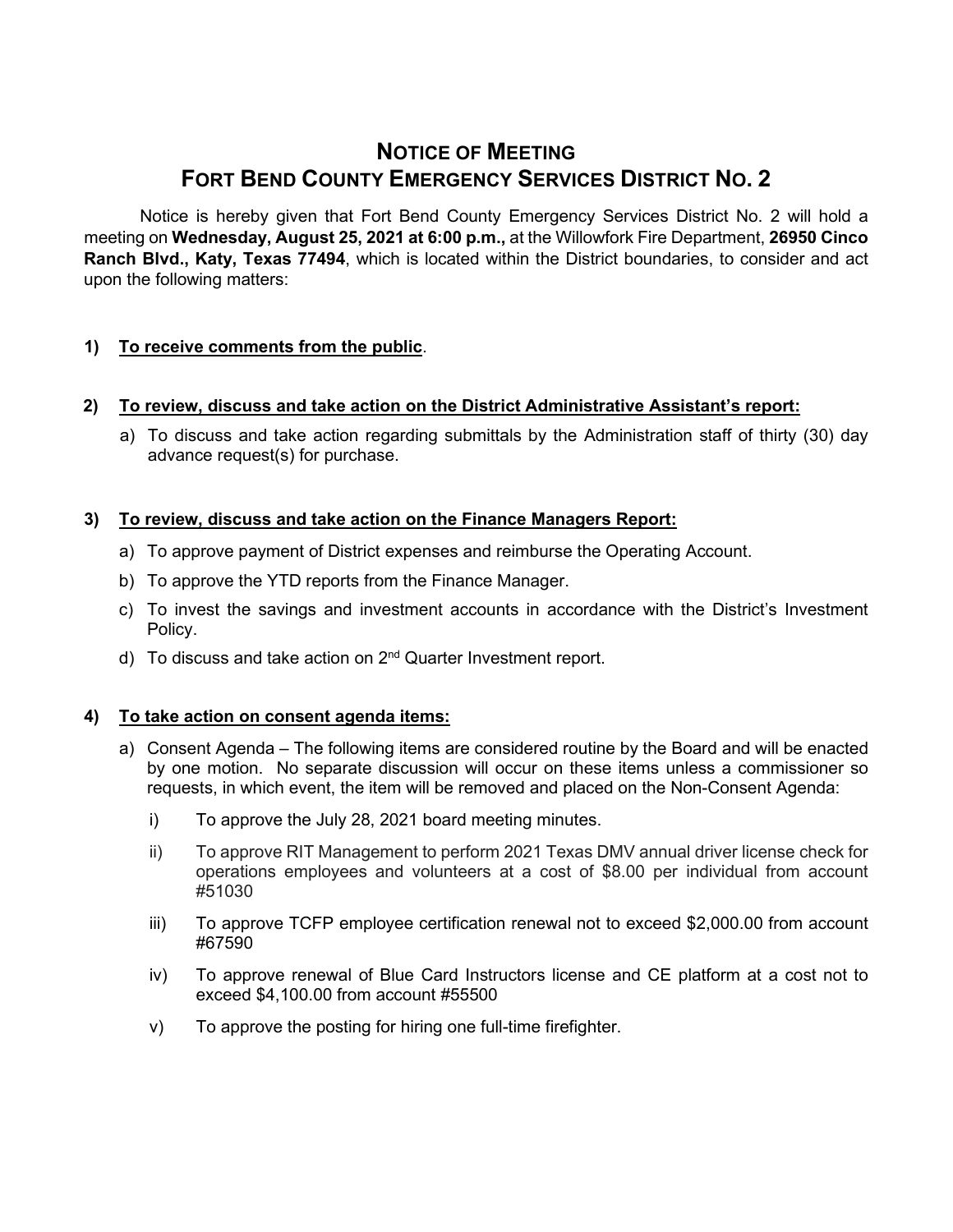Fort Bend County Emergency Services District No. 2 Notice of Regular Board Meeting: August 25, 2021 Page 2

#### **5) To review, discuss and take action on non-consent agenda items:**

a) Items removed from the Consent Agenda.

## **6) To review, discuss and take action on the Fire Chief's report:**

- a) To review, discuss and take action on approval of expenses related to upcoming firefighting classes, course materials, equipment and related expenditures incurred by the District's service providers for the benefit of the District.
- b) To receive an update on the Cypress Creek Communications Center.
- c) To receive an update on the October Fire Prevention Week Open House.
- d) To review, discuss and take action on the allocation of funding received from Fort Bend County regarding the American Rescue Plan Act-Pandemic Relief effort.
- e) Receive a Tanker/Pumper Update.
- f) To review, discuss and take action on policy required by Section 180.008 of the local government code regarding paid quarantine for emergency service workers.
- g) To review, discuss and take action on possibly rescinding the districts false alarm policy.
- h) To review, discuss and take action on recommendation from the facility improvements committee regarding the renovations of station 1 and district administration housing.
- i) To review, discuss and take action on submittals by the Department of thirty (30) day advance request(s) for purchase.
- j) To review, discuss and take action on the purchase of SCBA gear at a cost not to exceed \$55,000.00 out of account 59020.

#### **7) To review, discuss and take action on Commissioner matters:**

- a) To confirm the September 22, 2021 Board meeting date.
- b) To administer Oath of Office to newly appointed Commissioner, Corey Zollinger. Mr. Zollinger was appointed to the FBESD 2 Board of Commissioners (by Commissioners' Court 6/22/21), filling the unexpired term of Jack Hazel, effective July 1, 2021.
- c) To receive a Legislation Session update.
- d) Receive a report regarding the Strategic Planning Initiative.
- e) To review, discuss and take action on the Commissioner Bond.
- f) To discuss overview of Commissioner responsibilities.
- g) To review, discuss and take action regarding the 2022 Budget.